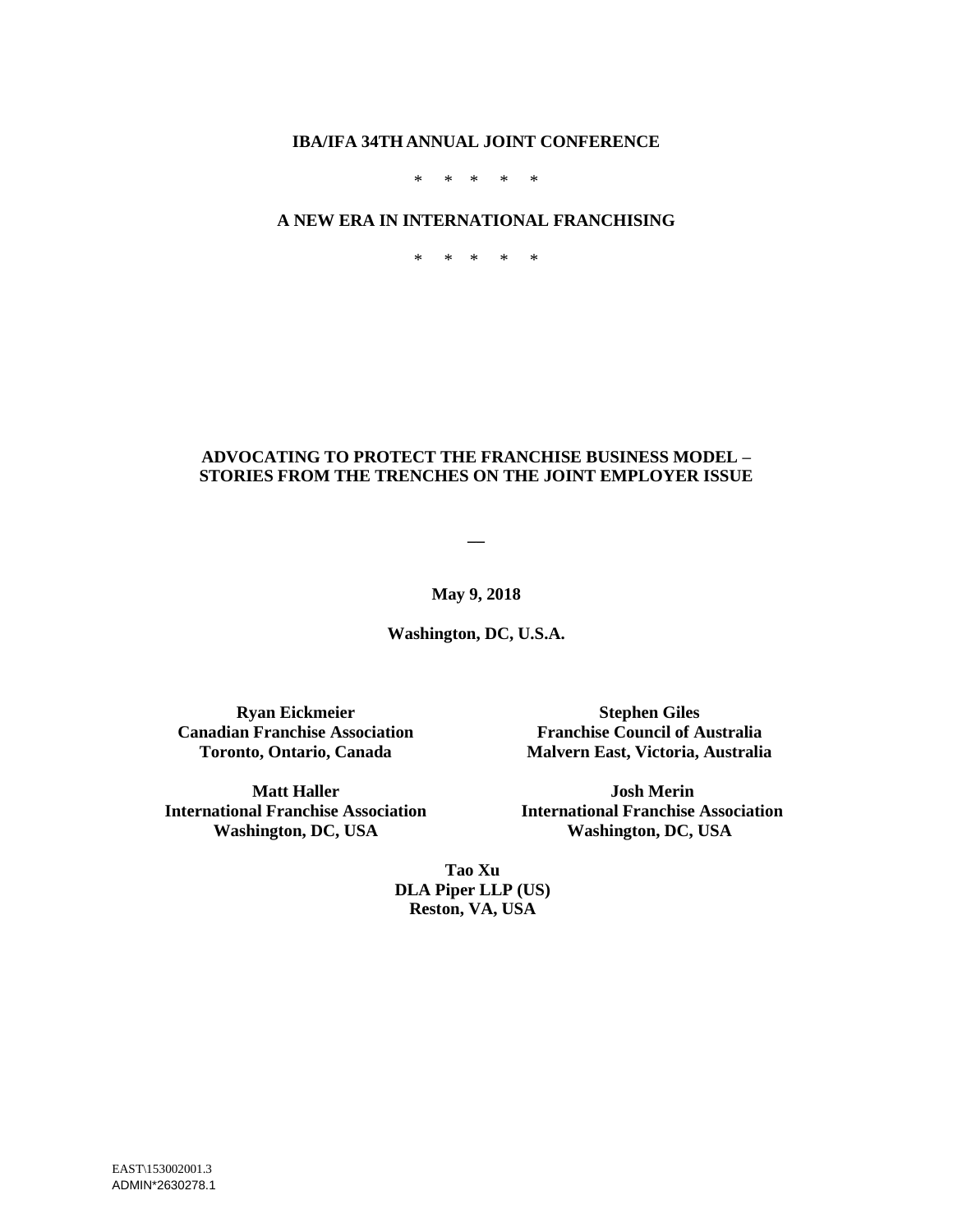# **TABLE OF CONTENTS**

# **PAGE**

| 1.               |     |                                                                                            |
|------------------|-----|--------------------------------------------------------------------------------------------|
| 2.               |     |                                                                                            |
|                  |     |                                                                                            |
|                  |     |                                                                                            |
|                  | 2.3 |                                                                                            |
|                  |     |                                                                                            |
|                  | 2.5 |                                                                                            |
|                  | 2.6 |                                                                                            |
|                  |     |                                                                                            |
| 3.               |     |                                                                                            |
|                  |     |                                                                                            |
|                  |     |                                                                                            |
|                  | 3.3 |                                                                                            |
|                  |     |                                                                                            |
| $\overline{4}$ . |     |                                                                                            |
|                  |     |                                                                                            |
|                  |     |                                                                                            |
|                  | 4.3 | The 'Final Report': Joint-Employer Not Recommended by Special Advisors, but Legislation 13 |
|                  |     | 4.4 The Legislation: Joint-Employer Not Included in Alberta or Ontario Legislation 13      |
|                  |     |                                                                                            |
| 5.               |     |                                                                                            |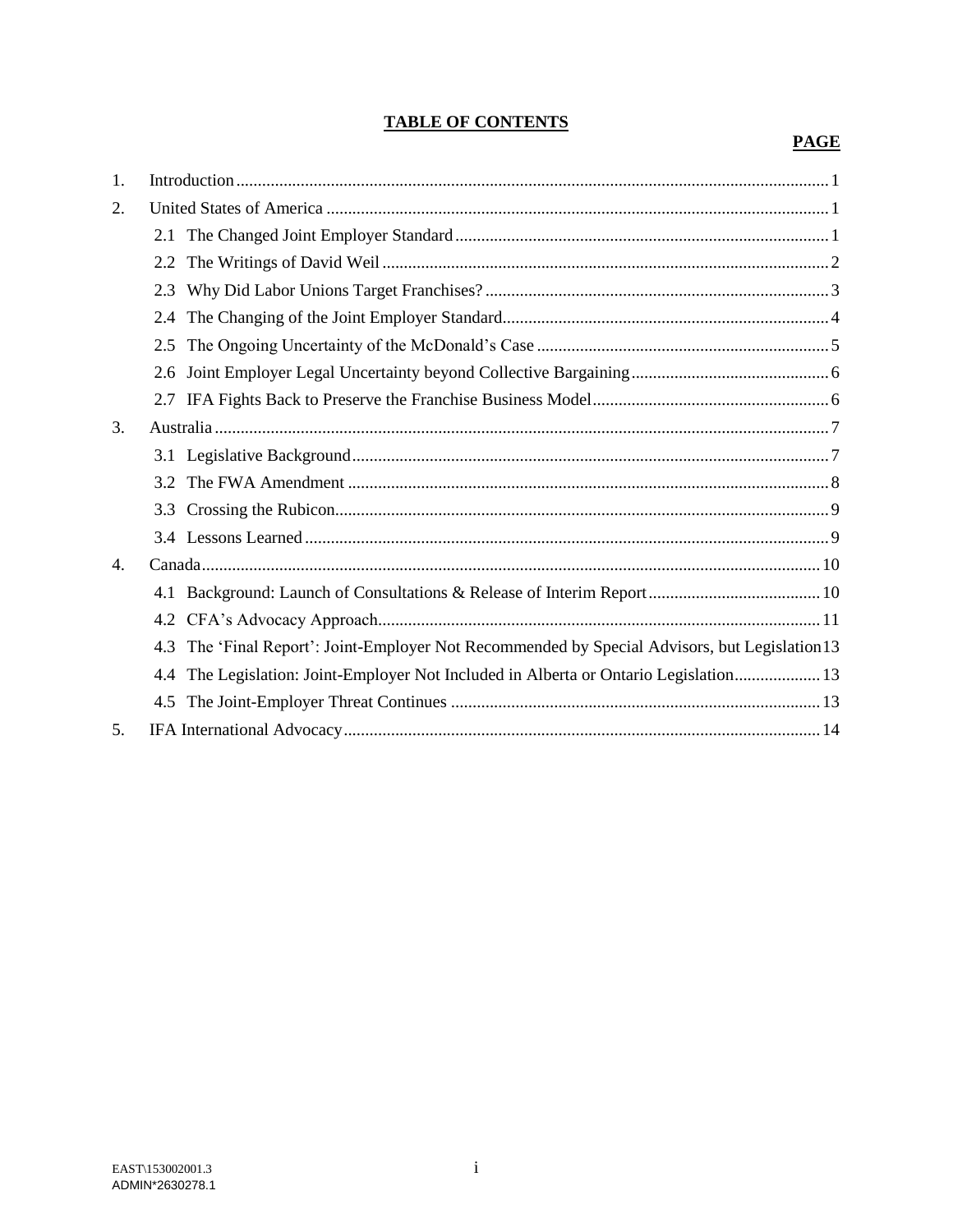#### **1. Introduction**

The current "joint employer" saga in the United States started in July 2014, when the National Labor Relations Board's Office of General Counsel charged McDonald's for unfair labor practices involving workers at franchisee-owned and operated restaurants. This laid bare the fact that the independence of the franchisee and franchisor, a separation accepted and welcome by both franchisors and franchisees, and the central premise upon which franchising is based, is by no means universally accepted or even understood.

This issue doesn't stop at the borders of the United States of America. In fact, in a number of jurisdictions around the world, the concept of "joint employer" already exists, in most cases long before it became a "hot button" issue in the United States. In virtually all these countries, the underlying legal doctrine that leads to a "joint employer" finding is roughly similar to what the franchisors and franchisees face in the United States – that is, actions (or the right to take actions) of a franchisor that go beyond what is deemed necessary to achieve brand protection could lead to the combination (instead of separation) of the franchisor and the franchisee for employment law purposes when it comes to the franchisee's employees. It remains true that in many countries, the possibility for a finding of "joint employer" in the franchising context still remains remote. However, despite (or perhaps because of) the lack of such findings, and the policy and legal debate in the United States (which is still the largest franchising market by far) on this issue, there are an increasing number of legislative and regulatory proposals around the world that would blur the boundaries between the franchisors and franchisees on employment related issues.

As an example, as part of its otherwise business-friendly labor reform, France in August 2016 adopted a law that provides for the possibility to implement a "join social committee" within a franchise system, if the franchisor and the franchisees in France combined have a minimum number of employees. There is an obligation to negotiate with trade unions if it is requested by trade unions. The role of this committee is to be informed of the franchisor's decisions which may impact the volume and structure of the workforce, working time, hiring and working terms and vocational training of the franchisees' employees. The forum is also informed of the undertakings entering and leaving the network. In addition, the forum formulates, upon its initiative, and examine, upon the request of the franchisor or the franchisees' representatives, any proposal aiming at improving the work conditions and collective complementary welfare guarantees of the franchise network employees. After much pushback from the business community, in March 2018, this law was withdrawn (and the constitutionality of the withdrawal was confirmed by the French Supreme Constitutional Court (*Conseil Constitutionnel*)).

In response to such attack on the separation of the franchisors and the franchisees on employment matters, the franchising industry in the United States (led by the International Franchise Association) and around the world have responded with unprecedented efforts to educate the lawmakers and regulators in the relevant jurisdictions, and to advocate for this central principle that has greatly contributed to the success of this business model over the last few decades. This paper will examine the recent episodes in Australia, Canada and the United States, and offer an overview of the resources that are available to franchise advocates around the world who are engaged in such efforts.

### **2. United States of America**

# **2.1 The Changed Joint Employer Standard**

On August 27, 2015, the NLRB issued a decision in a case known as Browning-Ferris Industries (BFI). Despite the Board's assurance that it had merely "refined" its standard for determining joint employment under the NLRA by applying "long-established principles," employers knew that the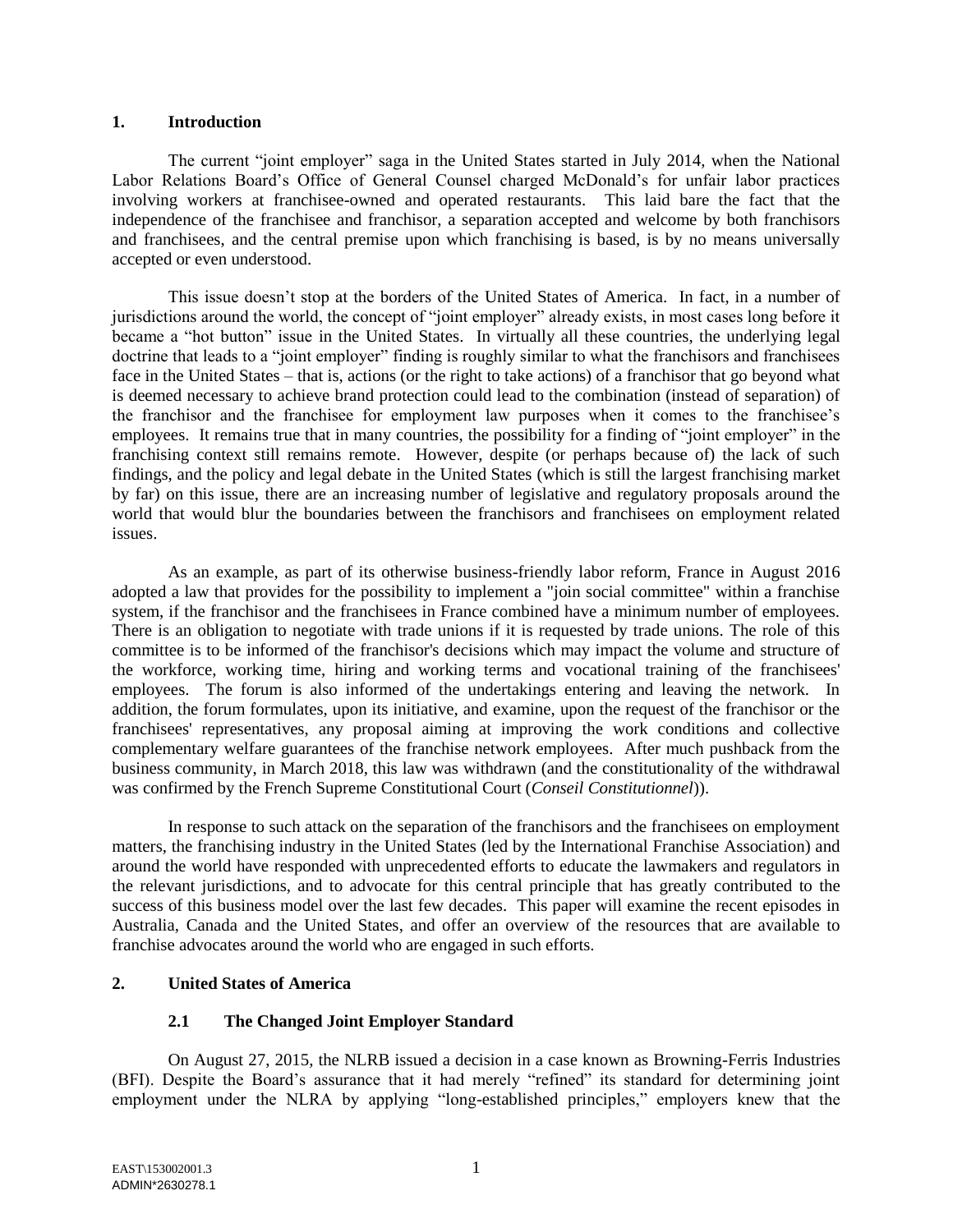decision represented a significant policy change with potentially serious economic consequences. In replacing the time-tested "direct and immediate control" standard with a sweeping and vague test based on "indirect" and "potential" control over fundamental terms and conditions of employment, the NLRB had suddenly exposed a broad range of businesses to liability for workplaces they don't control and workers they don't employ.

The Board's decision only reinforced the anxiety created by the NLRB's General Counsel, Richard Griffin, who several months prior had filed unfair labor practice charges against McDonald's as a joint employer with several McDonald's franchise owners. These charges were based on complaints filed by Service Employees International Union (SEIU)- funded worker centers as part of the union's campaign to organize fast food restaurants.

The NLRB's actions, alarming enough on their own, raised additional fears within the business community that other regulatory agencies would start applying expansive standards to find joint employment status under their respective statutes. Those fears have proved well founded, as both the Occupational Safety and Health Administration (OSHA) and the Wage and Hour Division (WHD) at the U.S. Department of Labor (DOL) have indicated their intentions to heavily scrutinize situations that may give rise to joint employer liability. Moreover, several state and local governments have picked up on the concept and begun to apply their own expansive views of joint employment.

# **2.2 The Writings of David Weil**

A significant contributor to the philosophical underpinnings of expanded joint employment is David Weil, previously a professor at Boston University and the Administrator of the WHD. In 2010, while still a professor, Weil wrote an enforcement manual for the WHD that emphasized the term "fissured workplace". In that manual, Weil claimed:

The relationship between worker and employer has become more and more complex as employers have contracted out, outsourced, subcontracted, and devolved many functions that once were done in house. Like rocks weakened and split apart by the passage of time, employment relationships have become deeply "fissured" in many sectors that employ large numbers of vulnerable workers.

According to Weil, this so-called "fissuring" is responsible for increased violations of labor and employment laws and higher levels of economic inequality. Weil's solution is to go after the employer with the deepest pockets by linking that business to the employer alleged to have actually committed the violation:

WHD should pursue strategies that focus at the top of industry structures, on the companies that affect how markets operate and many of the incentives that ultimately affect compliance. This starts with having a clear "map" of how priority industries operate and how that results in employer behavior. It then requires putting in place coordinated investigation procedures built around related business entities rather than individual workplaces and using those regulatory tools (from persuasion and education to the use of penalties, hot goods provisions, and other legal tools) to craft comprehensive agreements.

Weil reinforced this theory in a 2011 article advocating enforcement targeted at "higher-level, seemingly more removed business entities." In 2014, he authored his most comprehensive work on the issue, a book entitled: "The Fissured Workplace: Why Work Became so Bad for so Many and What Can be Done to Improve It."

"The Fissured Workplace" calls for targeting certain industries, such as franchising, hospitality, and construction. Weil considers these industries the predominant drivers of the alleged abuses featured in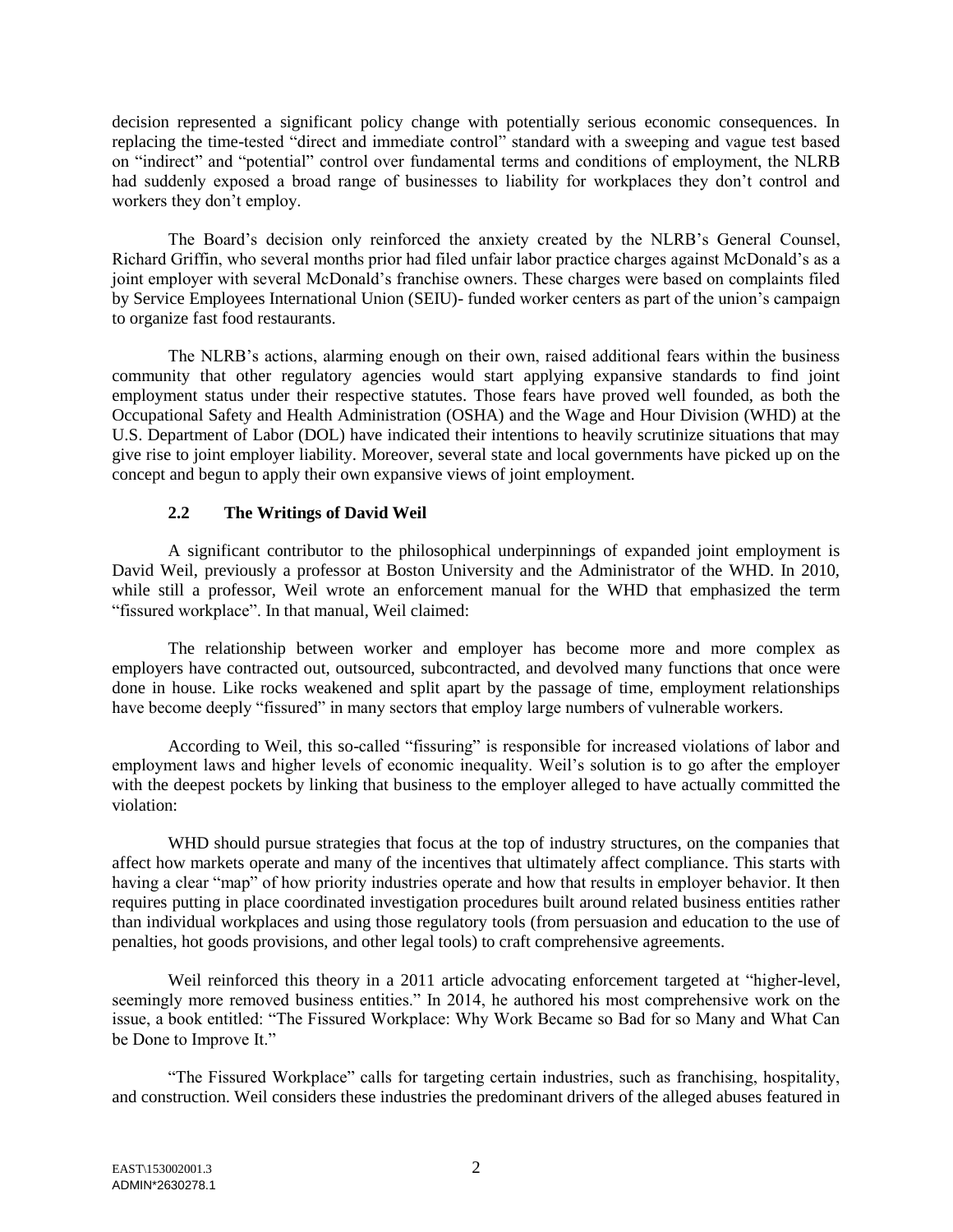his book (although he gives little credit to franchising and subcontracting for the jobs, economic growth and entrepreneurial opportunities those business models create). "The Fissured Workplace" suggests that dramatic and radical changes to the law are needed to increase liability for employers. Weil states that, "[I]nnovative solutions could be created by reestablishing that lead companies have some shared responsibility for the conditions arising in the network of workplaces they influence through their activities."

It should come as no surprise that Weil's suggested solution for the alleged problems associated with "fissured workplaces" are almost identical to those used to justify an expanded joint employer standard. Indeed, some in the labor and employment law community have called Weil the "Godfather" of the campaign against franchising in the U.S. and around the world.

While Administrator Weil looked at business models like franchising and subcontracting from an academic and enforcement perspective, organized labor had a much more outcome-based approach to the joint employer issue. As observers of U.S. labor policy know, membership in labor unions has been in a steady decline for 60 years. Union membership peaked in 1955, when 35 percent of the workforce was unionized, but in 2015 just 11.1 percent of workers belonged to unions. Moreover, according to the Bureau of Labor Statistics (BLS) only 6.7 percent of the private sector workforce is unionized. This seemingly inexorable decline is a major challenge to union leaders.

# **2.3 Why Did Labor Unions Target Franchises?**

The SEIU is one of the largest and most aggressive unions in the country. In recent years, it has embarked on a highly ambitious campaign to unionize the fast food industry. This would appear to be a lucrative target. BLS data reveal that in the broadly-defined "food services and drinking places" category, which employs 8.5 million individuals and includes many franchise restaurants, only 1.5 percent of workers belong to unions. Thus, there is vast, untapped potential amongst this pool of employees. An impediment to unionizing many of these workers, however, is the franchise system.

Franchising has been a way of providing products and services to customers in the United States since the mid-19th century, when Isaac Singer invented the sewing machine and created franchises to distribute them. A franchisee is typically a small business owner who operates one or more local businesses under the brand name of the franchisor. The franchisor, by contrast, is a larger enterprise that focuses on product development, brand management and marketing.

The major advantage of operating a franchise is the ability to utilize the franchisor's established brand name, which reduces the need for a small business owner to spend resources establishing their own market identity, something that is especially helpful in highly competitive industries. For the franchisor, the financial benefit comes from the trademark, royalties, and service fees paid by the franchisee. The key is that the franchisor and its franchisees are legally separate businesses.

As unions have found over the years, organizing in the fast food industry is challenging. First, many workers view their employment in that industry as temporary, so the idea of union representation and paying dues may be of little interest. Second, turnover in the industry is high, in some cases as high as 75% annually. What this means for unions is that an organizing campaign at an individual location must be in almost perpetual operation, a potentially expensive proposition, as by the time a majority of a workplace has been convinced to vote for representation (already a difficult task for the first reason mentioned above), most of those recruits are likely to have moved on to other employers and the process must start again.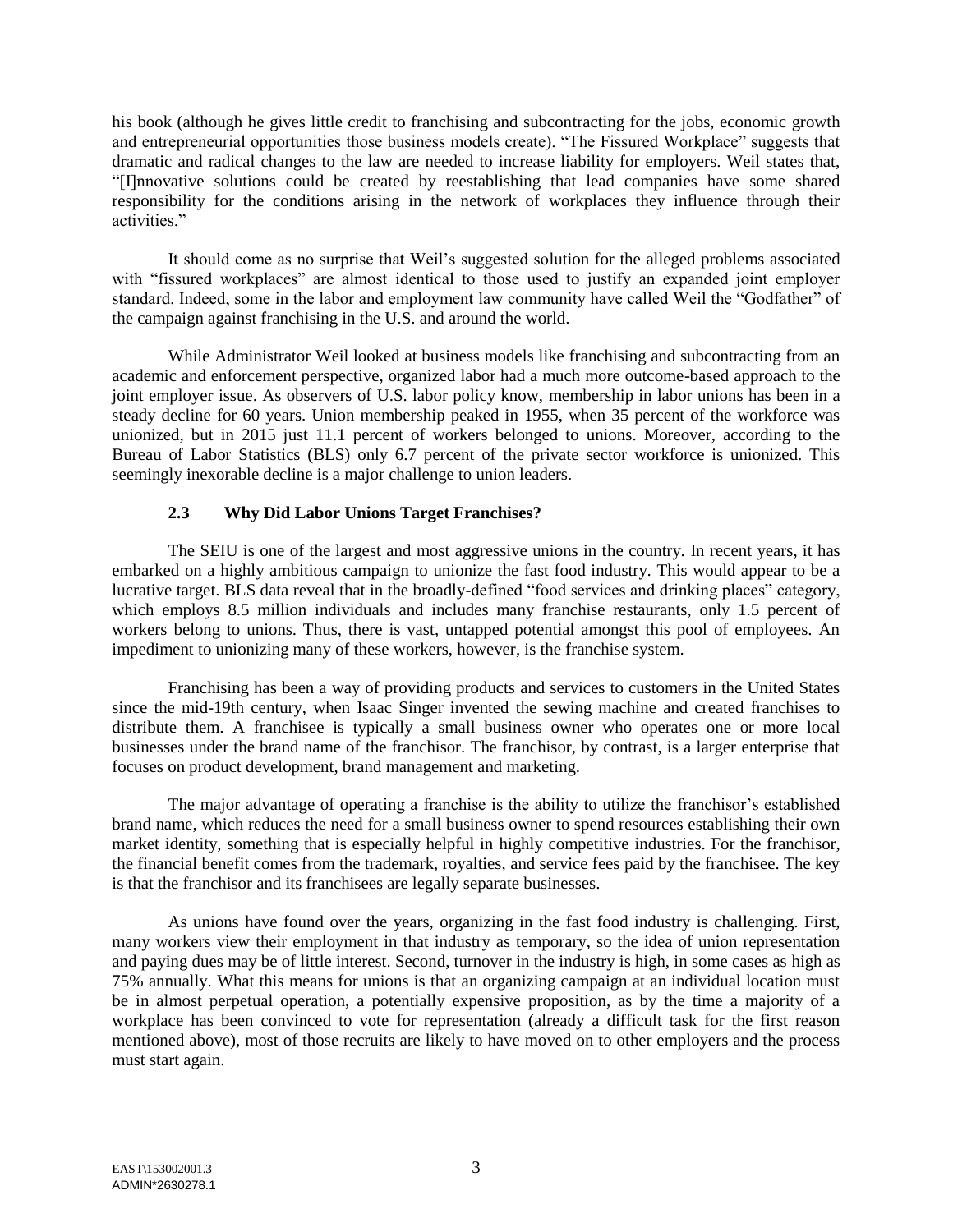However, these challenges are compounded by the franchise model. First, even if a union does manage to win an election at a franchised fast food restaurant, it will have made no inroads into businesses operating under the same banner as they themselves are independently owned and operated establishments. Second, because the franchisor does not own or manage franchisees, there is no obligation for the brand name company to come to the bargaining table. Thus, the union will have spent a great deal of time and money for a handful of employees, and seemingly reached a dead end.

To make the proposition more viable, what the SEIU needs is a way to break down the legal separation between a brand name company and its franchise owners. In other words, it needs a way to make them joint employers under the NLRA. Once joint employment is established, organizing even one restaurant at one location becomes a pathway to other restaurants and, more importantly, the means to force the brand name company to the bargaining table. As part of contract negotiations, the SEIU can then ratchet up pressure on the brand name and seek a nationwide agreement on organizing concessions, such as allowing franchisees to be organized by card check. With concessions in hand, the SEIU could rapidly pick off restaurants around the country, giving it leverage for even more concessions. These might include a region-wide organizing agreement, under which an employer essentially surrenders facilities in a given region to a union in exchange for the union refraining from organizing in other regions.

While in past years, such a scheme stood little chance of success, the SEIU found a willing coconspirator in the NLRB and other government agencies during the Obama administration. The fallout from basing broad-reaching policy decisions on the narrow interests of one union will extend far beyond fast food. Put simply, what may have started as a labor issue has become a local small business and jobs issue.

# **2.4 The Changing of the Joint Employer Standard**

Until 2015, the NLRB found two separate and independent business entities to be "joint employers" only if they were to "share or codetermine those matters governing the essential terms and conditions of employment." In practice, the Board examined whether a putative joint employer exercised "direct and immediate" control over the employees at issue. This direct control was generally understood to include the ability to hire, fire, discipline, supervise and direct. So, for example, a franchisor would be considered the "joint employer" of its franchisees workers if the franchisor participated in the hiring, firing and discipline of the franchisees workers, and directed and supervised the work to be performed. While the test was very fact-intensive with no one factor being more compelling or persuasive than another, it was generally easy for businesses to follow.

This test, which the Board applied for over 30 years, and which had been endorsed by reviewing federal courts of appeal, made perfect sense. It ensured that a putative joint employer was actually involved in matters that fell within the Board's purview, to wit, the employment relationship. It also ensured that such companies would not be improperly embroiled in labor negotiations or disputes involving employees and workplaces over which they had little or no control.

In August 2015, the NLRB issued a decision in Browning-Ferris, ruling that it was a joint employer of Leadpoint employees and had an obligation to participate in collective bargaining over a contract for those workers. In so doing, the Board overturned long-standing precedent. Discarding the clear, bright-line joint employer test described above, which focused on direct and immediate control, BFI adopted an amorphous, ill-defined test that will find joint employment status based on indirect or potential control over the terms and conditions of employment of another company's workers. Moreover, the Board expanded its definition of "control." In addition to the traditional indicators — e.g. hiring, firing, and supervising, the Board announced it would also look to include factors such as specifying the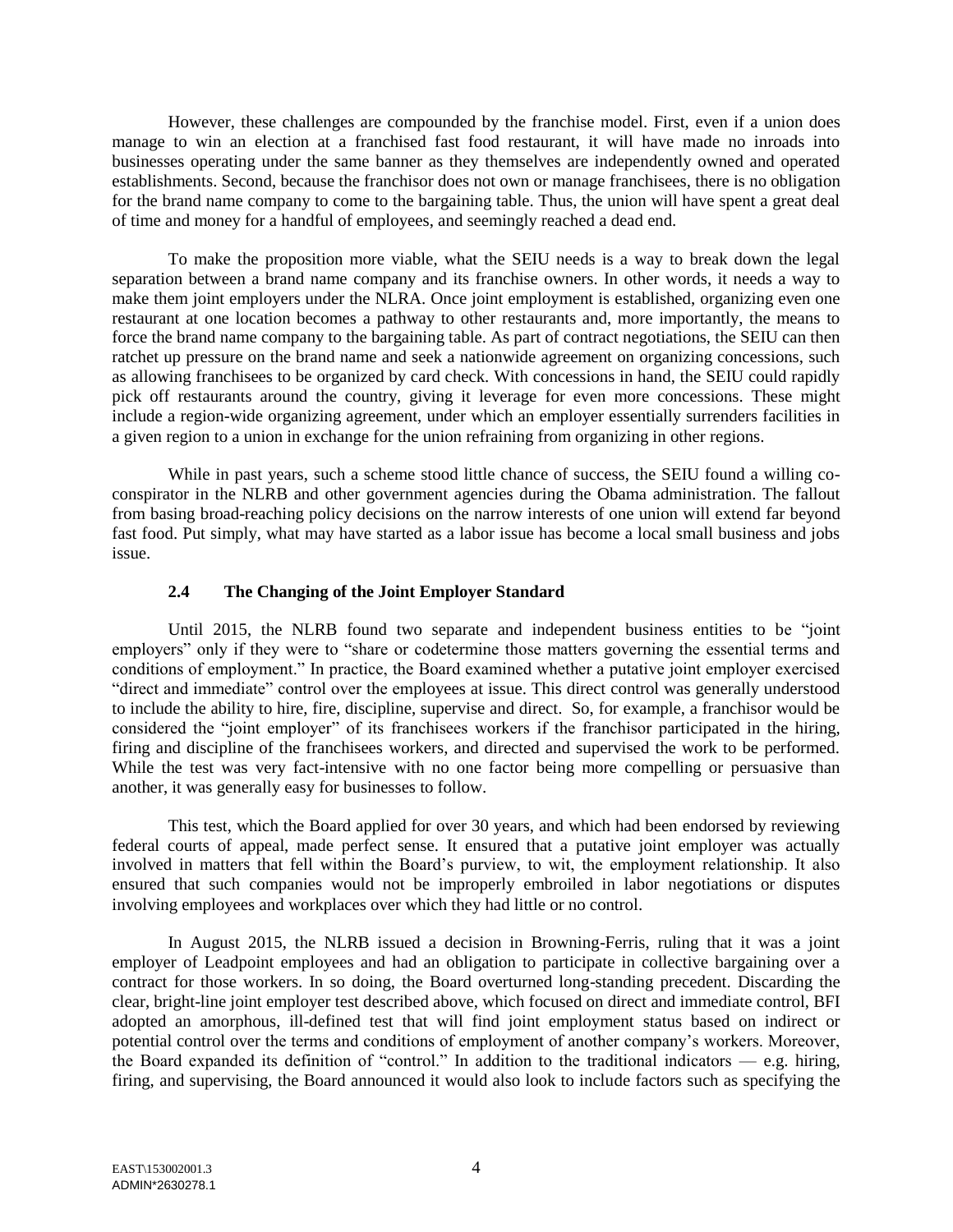number of workers to be supplied; controlling scheduling, seniority, and overtime; and assigning work and determining the manner and method of work performance.

The expansive new standard articulated in BFI is simply unmoored from the realities of the modern workplace. Indeed, the very nature of a contractual relationship presupposes at least some control over the services, results or product agreed to. For example, surely a company that contracts with a food service business to provide cafeteria services will retain a modicum of indirect control to ensure that the food quality, prices and speed of delivery are what it bargained for in the contract. Likewise, a business that brings a subcontractor onto its property will likely retain ultimate control over which of the subcontractor's employees are actually allowed on the worksite so that it may deny access, for example, to someone carrying guns, selling drugs, or drinking on the job.

These types of contractual relationships are myriad and commonplace. As noted in the dissent to BFI, "the number of contractual relationships now potentially encompassed within the majority's new standard appears to be virtually unlimited." Of course, what remains unanswered in BFI is just how much reserved or indirect control is needed for the Board to consider an entity a joint employer.

Indeed, the open-ended and multi-factor test articulated in BFI provides absolutely no guidance to employers on how to structure their relationships so as to limit joint employer liability. The new test sets a rather low bar for finding joint employer status and, as the dissent stated, may "subject countless entities to unprecedented new joint-bargaining obligations that most do not even know they have."

The NLRB claims that the application of BFI is limited in scope — that it is to be applied on a case-by-case basis and "does not govern joint-employer determinations" under other labor and employment statutes. But this is mere lip service to an employer community that finds itself at the mercy of one of the most controversial and politically-motivated Boards in history. Indeed, by changing its joint employer standard in BFI, the Board has opened up a Pandora's Box of problems that may entangle almost any employer who enters into a contract for services with another business. And while the impetus behind changing the joint employer standard may have been to help one union organize the fast food industry, the collateral damage will spread much further, significantly expanding the universe of employers who can be targeted by the NLRB and the plaintiffs' bar.

# **2.5 The Ongoing Uncertainty of the McDonald's Case**

In July 2014, the NLRB's General Counsel, Richard Griffin, announced the authorization of complaints against McDonald's USA, LLC for the employment decisions of individually owned-andoperated franchise restaurants. The underlying ULPs were filed by worker centers backed by the SEIU and alleged that McDonald's workers' rights were violated when they were disciplined for participating in minimum wage protests orchestrated by those same worker centers. While the charges were filed against the individually-owned McDonald's franchisees, they also named McDonald's USA, LLC as a joint employer. The decision to authorize the complaints represented a dramatic change in the way the NLRB viewed franchising.

The case against McDonald's involves 61 ULPs against McDonald's USA, LLC and 30 of its franchisees spread across six NLRB regions. What is particularly concerning about the McDonald's case is that the NLRB has traditionally not looked at franchisors as joint employers. Moreover, General Counsel Griffin acknowledged that well-established Board law allows franchisors a certain amount of control over operations of franchisees in order to preserve the integrity of their brands without subjecting themselves to joint employer liability. Or at least, it used to.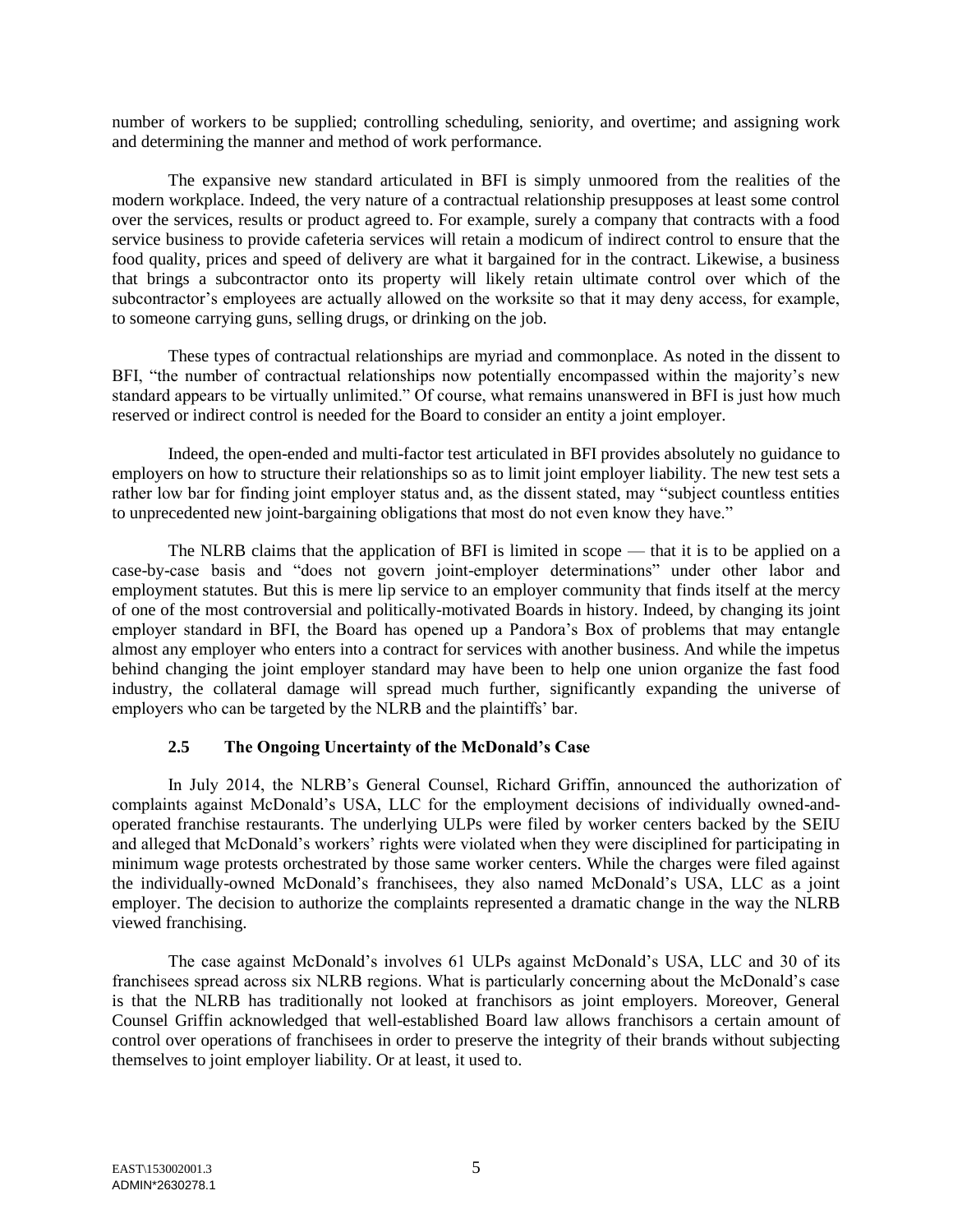### **2.6 Joint Employer Legal Uncertainty beyond Collective Bargaining**

Building off the BFI standard, federal circuit courts have created a confusing web of factors that are incredibly challenging for small businesses, including franchises, to follow. The most recent and expansive joint employer standard was recently adopted by the Fourth Circuit. See Salinas v. Commercial Interiors, Inc., 848 F.3d 125 (4th Cir. 2017). The Fourth Circuit's decision moves the analysis away from actual, direct and immediate control on employees' essential terms and conditions of employment to focus extensively on the relationship between the two businesses.

The court found that a joint employment relationship exists when "two or more persons or entities are 'not completely disassociated' with respect to a worker such that the persons or entities share, agree to allocate responsibility for, or otherwise codetermine – formally or informally, directly or indirectly – the essential terms and conditions of the worker's employment." Under this standard, the courts have complete discretion in deciding whether a joint employer relationship exists. The Salinas case requires an examination of the indirect business relationship in every case, even if one of the businesses exercises absolutely no direct control over the employees of the other business.

### **2.7 IFA Fights Back to Preserve the Franchise Business Model**

A year before the NLRB decision in BFI, IFA launched the Coalition to Save Local Businesses. The CSLB, led by franchise owners and more than 23 trade associations representing franchising and other businesses impacted by the joint employer standard, was launched to lobby the U.S. Congress to pass a legislative change to codify the pre-BFI direct control standard.

Since 2015, local business owners have engaged their elected representatives in an effort to raise awareness of the problems associated with joint employer in myriad ways:

- 28 CSLB witnesses have testified before Congress telling their small business stories and explaining how joint employer is hurting their businesses and employees.
- 100+ in-district meetings have been held with members of Congress and their local business communities to discuss joint employer.
- 120,000+ letters have been sent to Congress expressing confusion in the aftermath of the expanded rule, asking for clarity, and urging Congressional action.
- Think tanks representing both ends of the political spectrum have endorsed a return to the prior joint employer standard, such as the U.S. Hispanic Chamber of Commerce, Progressive Policy Institute, National Gay & Lesbian Chamber of Commerce, Southern Christian Leadership Council, Third Way, Competitive Enterprise Institute, and many others.

To stop the continued harm to local businesses, Members of Congress introduced the bipartisan Save Local Business Act (HR 3441), legislation that would clarify many of the confusing regulations within the expanded joint employer rule, providing certainty for small business owners while strengthening protections for American workers.

HR 3441 would update the National Labor Relations Act and Fair Labor Standards Act to provide clarity for local businesses on what it means to be a "joint employer." Under this bipartisan legislation, an employer may be considered a joint employer of a worker only if it "directly, actually, and immediately" exercises significant control over the primary elements of employment, such as hiring, firing, determining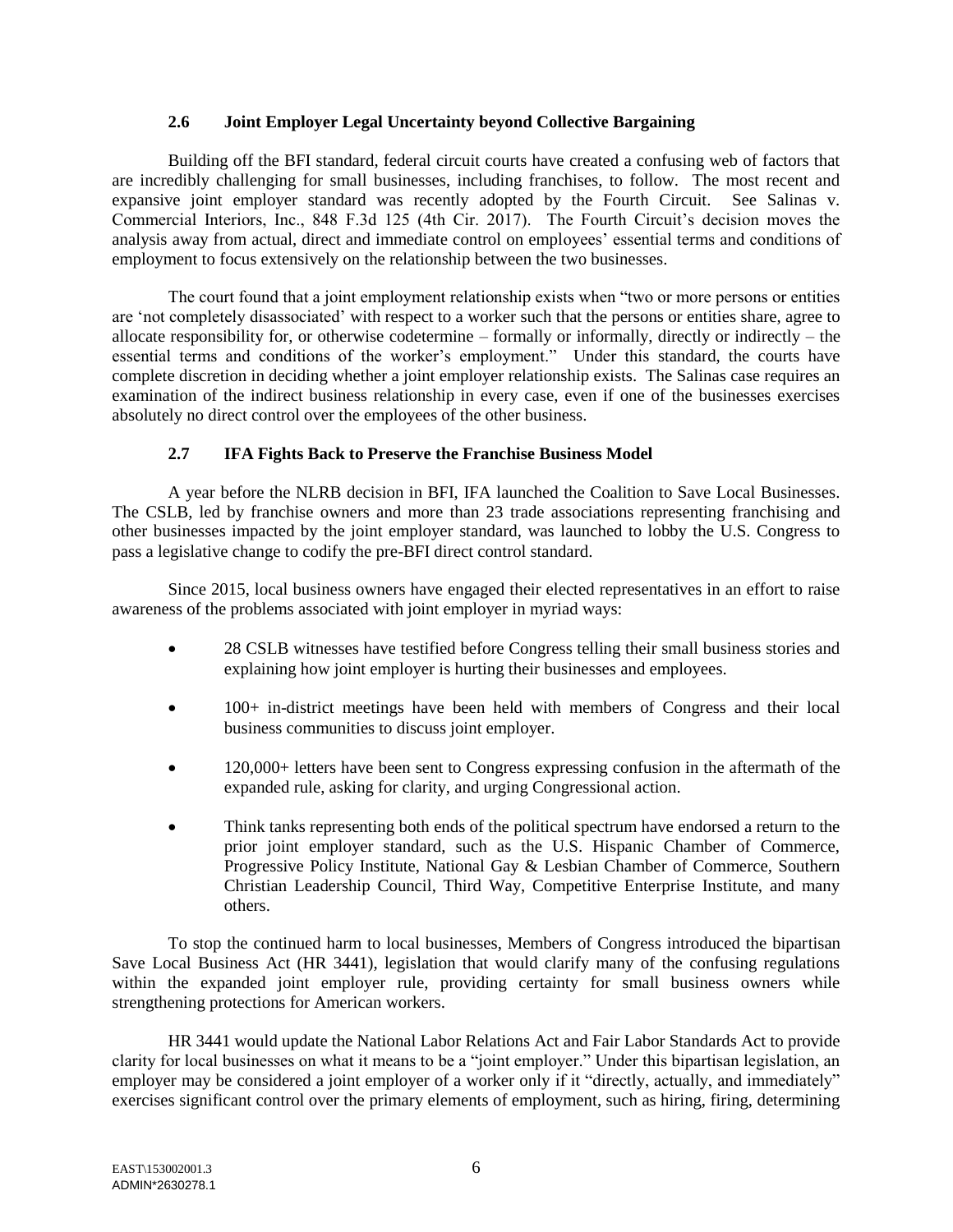pay, or supervising employees on a routine basis. This commonsense solution addresses uncertainty experienced by local businesses and workers under the expanded joint employer standard.

The House of Representatives passed HR 3441 in November with strong bipartisan support and now await attention in the U.S. Senate. Meanwhile, 19 states have passed laws that codify the traditional joint employment definition and recognize a franchisor is not the employer of a franchisee's employees.

### **3. Australia**

#### **3.1 Legislative Background**

A little more than 12 months ago Australia was an interested observer in the global debate concerning joint employment in franchising, content in the knowledge that Australian courts had consistently resisted the concept of joint liability. No political party had shown any desire to alter the status quo, the trade union movement was silent on the topic and even in the academic world there was little interest in the concept. Then, with little warning, the Australian franchise sector encountered the perfect storm.

7-Eleven had encountered what it thought were small scale workplace abuses by a small number of franchisees, and had referred those matters for investigation by the Fair Work Ombudsman. The FWO had made little progress, and while 7-Eleven and the FWO were collaborating the complainants were difficult to pin down and the offending franchisees denied any wrongdoing. Minimal actual progress was occurring in the investigations, with the FWO subsequently claiming this was due to lack of resources and inadequate investigative powers under the Fair Work Act.

A senior investigative journalist took it upon herself to investigate more thoroughly, and with the help of a self-styled crusader who gathered specific and damning evidence she was able to chronicle much more extensive and egregious workplace law abuses linked to immigration and visa fraud by holders of temporary work visas. Although the franchisee employers and the visa holding employees were both breaking the law, and there were current legislative remedies available, the journalist chose to position the story around the exploitation of "vulnerable workers" by a major brand. Aiding the media appeal of the story was the impressive profitability of the franchisor entity, and the personal profile and wealth of the owners.

The expose gained extensive traction, and exposed underpayments to workers that were large scale, endemic and linked to broader scandalous behavior by 7-Eleven franchisees. Allegations were made of 7-Eleven management "turning a blind eye" to the behavior, including rejecting offers of assistance by the self-styled crusader. Journalists, public advocates and politicians expressed outrage as they sought to demonstrate their public championing of "vulnerable workers" in the context of an impending knife-edge Federal election. There was no mention of the associated migration scams in which the franchisees and employees jointly participated, or the deliberate and fraudulent conduct by the franchisees that even in a sophisticated network such as 7-Eleven was difficult to detect. Blame was focused squarely on the brand owner, with even the regulator making glib statements that if the brand owner could control the quality of toppings on the pizza served by franchisees it could ensure workplace law compliance by the franchisees in its network. Importantly, the general public seemed to agree. This took the franchise sector by surprise, and is probably the major learning to be drawn from the Australian experience.

The media started examining other business, focusing on franchise networks because of the brand interest and notwithstanding the problems were clearly not franchising specific. It just made for a better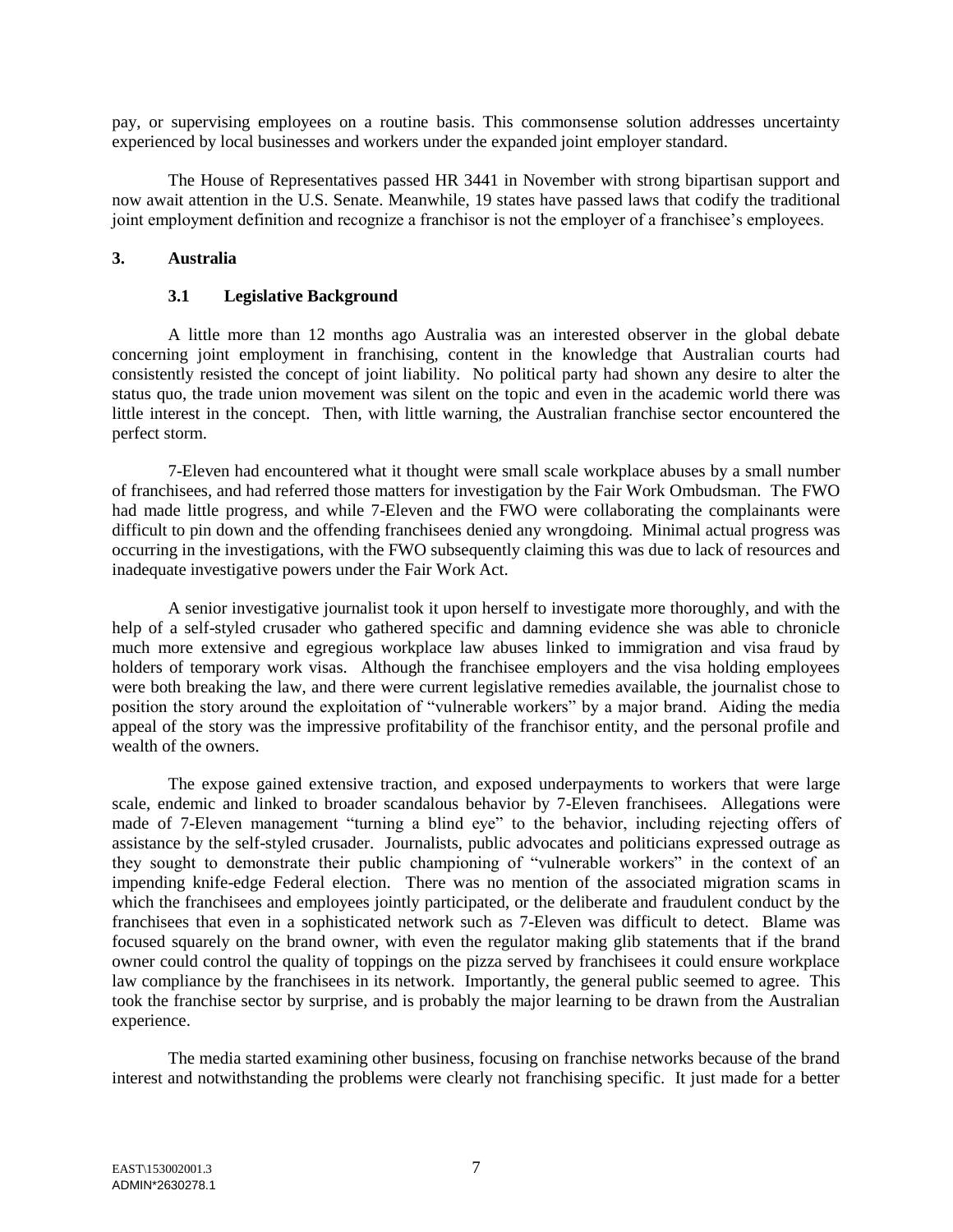story. The extent of deliberate and often fraudulent conduct by franchisees took 7-Eleven, other franchise systems and probably the Fair Work Ombudsman by surprise.

Although not legally responsible, 7-Eleven accepted moral responsibility and among other things established a compensation fund for affected employees. 7-Eleven appointed Professor Allan Fels, a former regulator with a public interest reputation, to oversee the Fund in a decision that may have had short-term value, but proved problematic in the context of sensible administration of the Fund. Nevertheless the Fund has paid out over \$150 million in ex gratia payments to employees of franchisees.

If the decision to appoint Prof Fels was, with the benefit of hindsight, unwise, the disengagement with him in the midst of the Federal election campaign was a disaster. Not only did Prof Fels unleash a stinging attack on 7-Eleven, but he expressed the view that the problems he had observed were likely to be endemic throughout the franchise sector, and he campaigned for regulatory reform. Faced with a hostile media and a high profile campaigner focusing solely on franchising and advocating reform the political parties jumped into appeasement mode. First the Greens, and then the Labor opposition, announced policies to address the perceived deficiencies in the regulatory framework. The Government felt it had no option but to announce its own policy, which it did on the run and without consultation with industry stakeholders. To differentiate itself from the Labor opposition, and perhaps avoid offending its broader employer constituency, the Government targeted only franchisors and parent companies.

Ducking for cover the Fair Work Ombudsman argued the current legislation gave it inadequate investigative and enforcement powers, and it needed more resources. Detailed industry submissions that demonstrated that the existing legislation already provided adequate protection fell on deaf ears.

As the perfect storm clouds cleared after the Federal election all major political parties had committed on the run to a legislative solution during the election campaign. The media barrage continued, making opposition to legislation impossible. So the franchise sector was left fighting a rearguard action to ensure the inevitable legislative solution was workable.

### **3.2 The FWA Amendment**

Legislation was introduced into Federal Parliament to amend the Fair Work Act, and on September 5, 2017 The Fair Work Amendment (Protection of Vulnerable Workers) Act 2017 was passed. The legislation makes parent companies and franchisors liable for the workplace relations breaches of subsidiaries and franchisees in certain circumstances. A "responsible franchisor" entity will be liable for breaches by "a franchisee entity" where the franchisor, or an officer of the franchisor, "knew or could reasonably be expected to have known that the contravention by the franchisee entity would occur, or a contravention of the same or similar character was likely to occur", subject to a defence that the responsible franchisor entity used reasonable steps to prevent the breach.

A "responsible franchisor entity" is a franchisor that has "a significant degree of influence or control over the franchisee entity's affairs". Most franchisors, including foreign based franchisors, would seem to come within the definition of a "responsible franchisor entity", as the test is very broad. The Fair Work Act uses the definition of a franchise under the Corporations Act, not the Franchising Code of Conduct. Under the Corporations Act a franchise is defined as "an arrangement under which a person earns profits or income by exploiting a right, conferred by the owner of the right, to use a trade mark or design or other intellectual property or the goodwill attached to it in connection with the supply of goods or services." Unlike the Franchising Code definition of a franchise agreement, there is no requirement for there to be any form of system or marketing plan, or the payment of any amount by the franchisee to the franchisor. A "franchisee entity" is defined as a franchisee whose franchise "is substantially or materially associated with intellectual property relating to the franchise". Although the legislation does not contain a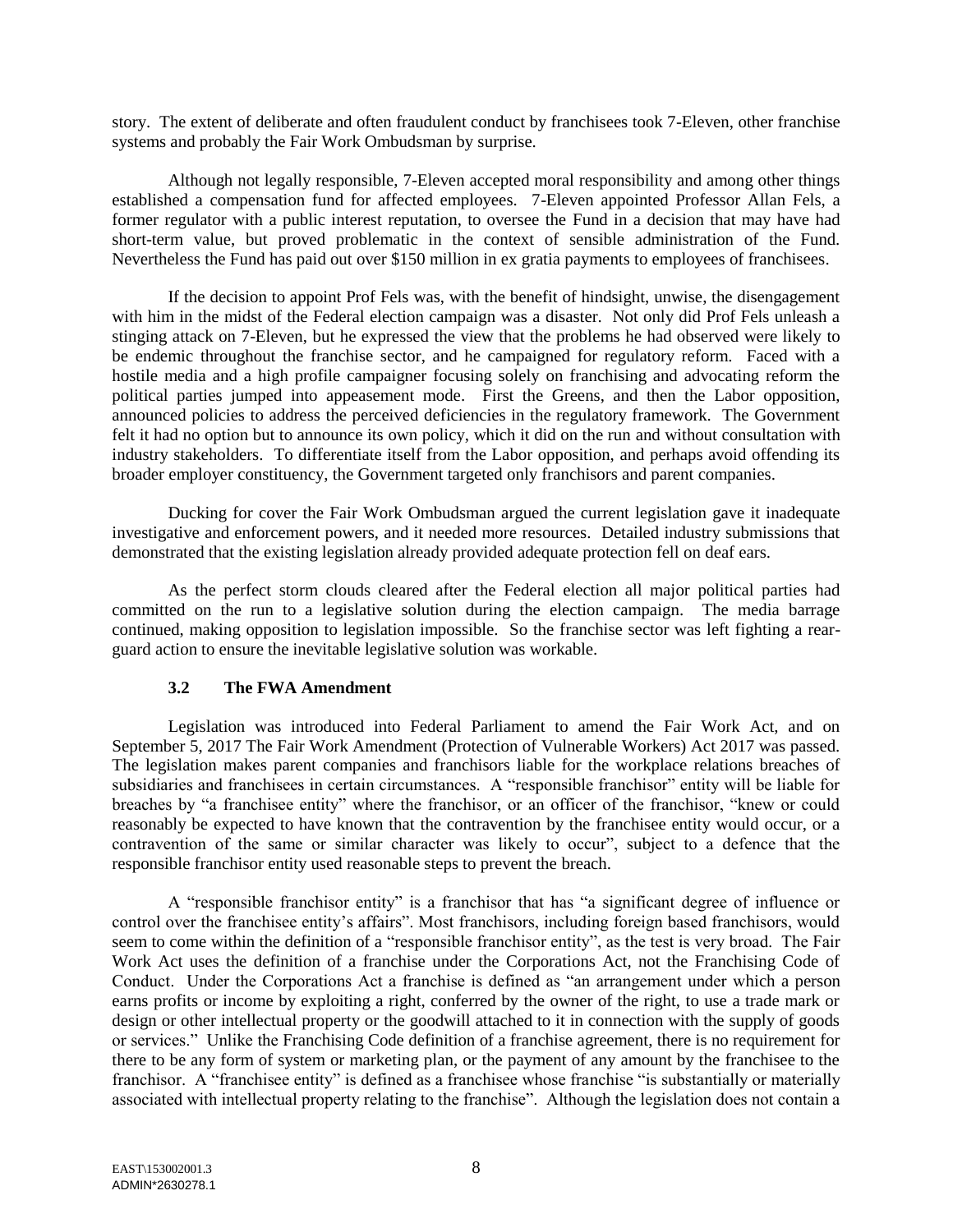definition of "franchisor" one would assume that means the "owner of the right" in the franchise definition. Whether a court would see that interpretation of "franchisor" as being literal – as applying only to a brand owner, and not a broader type of franchisor – remains to be seen.

The legislation also contains increased penalties for breach, stronger enforcement powers for the Fair Work Ombudsman and a new offence of a "serious contravention" with even higher penalties.

### **3.3 Crossing the Rubicon**

Although stopping short of creating joint employer liability, the legislation does create direct franchisor exposure to regulatory penalties and civil claims by employees. The liability arises in circumstances where the franchisor knew or ought to have known of the breach by a franchisee of workplace laws, and failed to take reasonable steps to prevent it.

The Government has been at pains to point out that the legislation does not impose joint liability, a concept that has been historically rejected by Australian courts, but rather extends the existing accessorial liability provisions of the Fair Work Act. The Government felt that the accessorial liability obligations (which currently make a party that is not the employer liable for workplace breaches where the party was knowingly involved in a breach) needed to extend to a situation where the franchisor or parent company turned a blind eye or was complicit. However the legislation would appear to have broader application, and the absence of clarity around what constitutes "reasonable steps" creates compliance cost and uncertainty for franchise systems.

There are significant drafting ambiguities in the legislation that make risk assessment and compliance challenging. Industry efforts to attempt to narrow the impact of the legislation, provide additional clarity and reduce compliance costs have been unsuccessful to date. Discussions between industry bodies and the regulator - The Fair Work Ombudsman – are continuing with a view to producing some form of guidance in relation to the regulator's enforcement intentions. In the meantime franchisors are reviewing their compliance mechanisms, and considering how best to implement effective risk management processes.

Whilst legislative compliance is one thing, the media currently has a particularly aggressive focus on workplace compliance within franchise networks. Accordingly any compliance breach has the potential to create brand damage notwithstanding that a brand owner may meet the compliance expectations of a regulator. The media analysis is simplistic and often sensationalized, largely ignoring the obligations of the franchisee as employer and expressly or implicitly allocating responsibility for all workplace breaches to the brand owner.

It is too early to say whether this new legislation will see fewer brands choose to adopt a franchise model in Australia. However the legislation will certainly add compliance cost for most franchise systems, and franchise systems seeking to enter the Australian market will need to consider their workplace law exposure alongside other business and legal risks.

### **3.4 Lessons Learned**

There are a few lessons from the Australian experience:-

1. Whilst franchisor / franchisee disputes will rarely be newsworthy, stories that involve workers being underpaid in a network of a major brand will be front page news and receive ongoing media attention;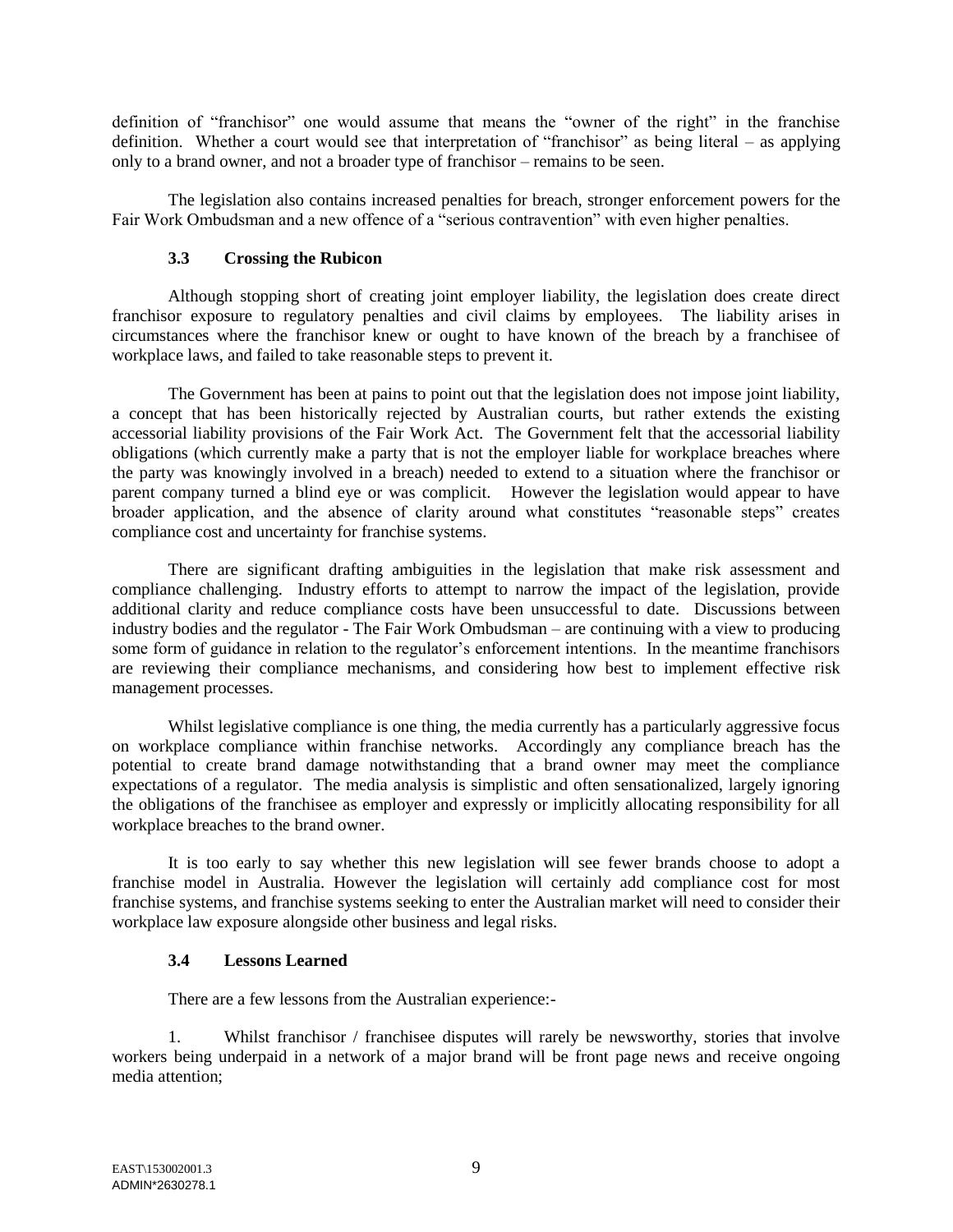2. The brand damage to franchise systems by concerted adverse media coverage can be profound, particularly if they are publicly traded entities;

3. The public, the media, workplace regulators and most politicians have higher expectations of brand owners than mere compliance with the law. On major issues they see the buck stopping with the brand owner irrespective of the legal structure;

The franchise sector needs to proactively identify matters of potential concern, and develop industry solutions. If regulators are left to "solve" a problem that exists in the franchise sector they will usually produce a sub-optimal outcome;

5. Politicians, regulators, bureaucrats, the media and the public have a very poor understanding of the competitive advantage derived from the separation of responsibilities between franchisor and franchisee; and

6. Journalists are no longer objective or independent. They usually will have a definitive position on an issue, and are often activists in the reform agenda. As a consequence it is very difficult to present a contrary view.

### **4. Canada**

# **4.1 Background: Launch of Consultations & Release of Interim Report**

In 2015, the Ontario Minister of Labour initiated the Changing Workplaces Review ("Review") by appointing two Special Advisors to lead the largest review of Ontario's labor laws conducted within decades and report back to the Minister. The review was to consider issues brought about in part by the growth of 'precarious employment'.

The Review's first phase of public consultation involved 12 sessions held across Ontario that heard over 200 presentations and received over 300 written submissions; Canadian Franchise Association ("CFA") actively participated in this phase.

An Interim Report was issued in July 2016 containing approximately 50 issues and over 225 options for further consultation. Of greatest concern to franchising was a joint-employer option put forward by the Special Advisors which consisted of the following possibilities:

1. Maintain the status quo;

2. Add a separate general provision, providing that the Ontario Labour Relations Board ("OLRB") may declare two or more entities to be "joint-employers" and specify the criteria that should be applied (e.g., where there are associated or related activities between two businesses and where a declaration is required in order for collective bargaining to be effective, without imposing a requirement that there be common control and direction between the businesses);

3. Amend or expand the related employer provision by:

a. providing that the OLRB may make a related employer declaration where an entity has the power to carry on associated or related activities with another entity under common control or direction, even if that power is not actually exercised; and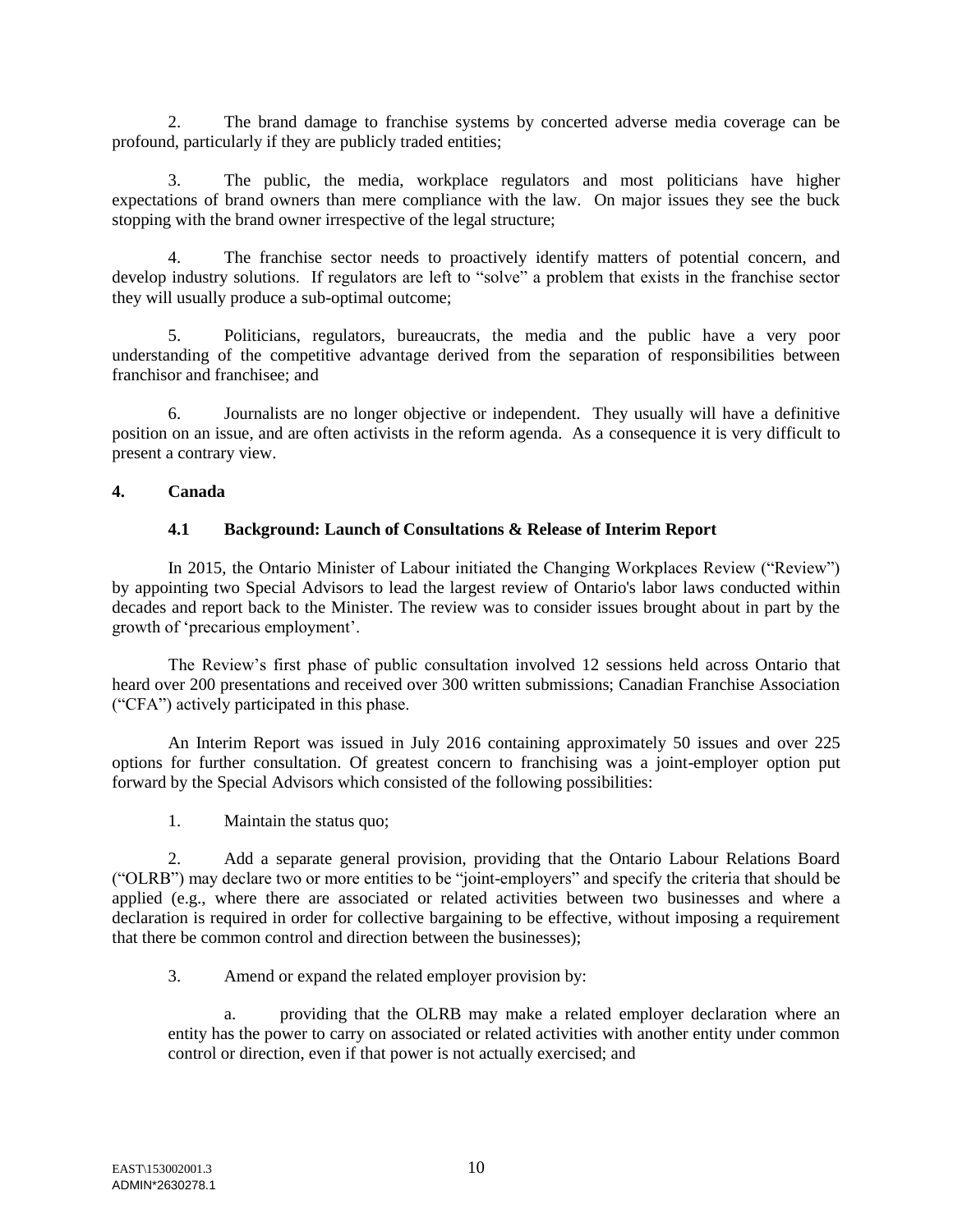b. stating which factors should be considered when determining whether a declaration should be made.

4. Instead of a general joint-employer provision, enact specific joint-employer provisions such as the following:

a. regarding franchises, create a model for certification that applies specifically to franchisors and franchisees and introduce a new joint-employer provision whereby:

i. the franchisor and franchisee could be declared joint-employers for all those working in the franchisee's operations; or,

ii. the franchisor and franchisee could be declared joint-employers for all those working in the franchisee's operations only in certain industries or sectors where there are large numbers of vulnerable workers in precarious jobs.

The 'Interim Report' triggered phase 2 of the consultation, where stakeholders were invited to provide input into the options/feedback presented by the Special Advisors.

Similarly, in the Province of Alberta from March 13 to April 18, 2017, the government conducted an Employment Standards and Labour Relations Code review. And while they were clear that this review was narrower in scope than the one being done in Ontario and that joint-employer was not being considered, the relatively vague goals of the review left open a possibility that joint-employer would be considered in the Province.

All told, franchising was under attack.

### **4.2 CFA's Advocacy Approach**

To ensure the voice of the franchise sector was heard in both Alberta and Ontario, CFA launched a robust, multi-pronged advocacy approach, which targeted both political and bureaucratic decision makers who may be able to influence the outcome of both reviews. CFA also sought to amplify the voice of the franchise sector and leverage our 'strength in numbers' competitive advantage. Our advocacy efforts consisted of the following activities:

1. Creation of CFA's 'Changing Workplaces Task Force'

Consisting of key CFA franchisor and legal members, the Changing Workplaces Task Force met weekly to triage the ongoing threat of joint-employer, develop strategic action plans and tactics, and help guide media relations. While originally formed to combat the threat of joint-employer in Ontario, the work of the group proved valuable in supporting CFA's engagement in Alberta as well.

2. Formation of Strategic Coalitions

CFA was actively involved in advocating for the business community with the Keep Ontario Working ("KOW") employer coalition. The KOW Coalition, co-founded by CFA, is a group of Ontario's leading employers and business industry associations that was a coordinated and strategic voice for business. The KOW provided a forum for business groups to discuss the review in totality, share resources, and speak with a unified voice to the media and government. In Alberta, CFA was also plugged-in with the Keep Alberta Working Coalition.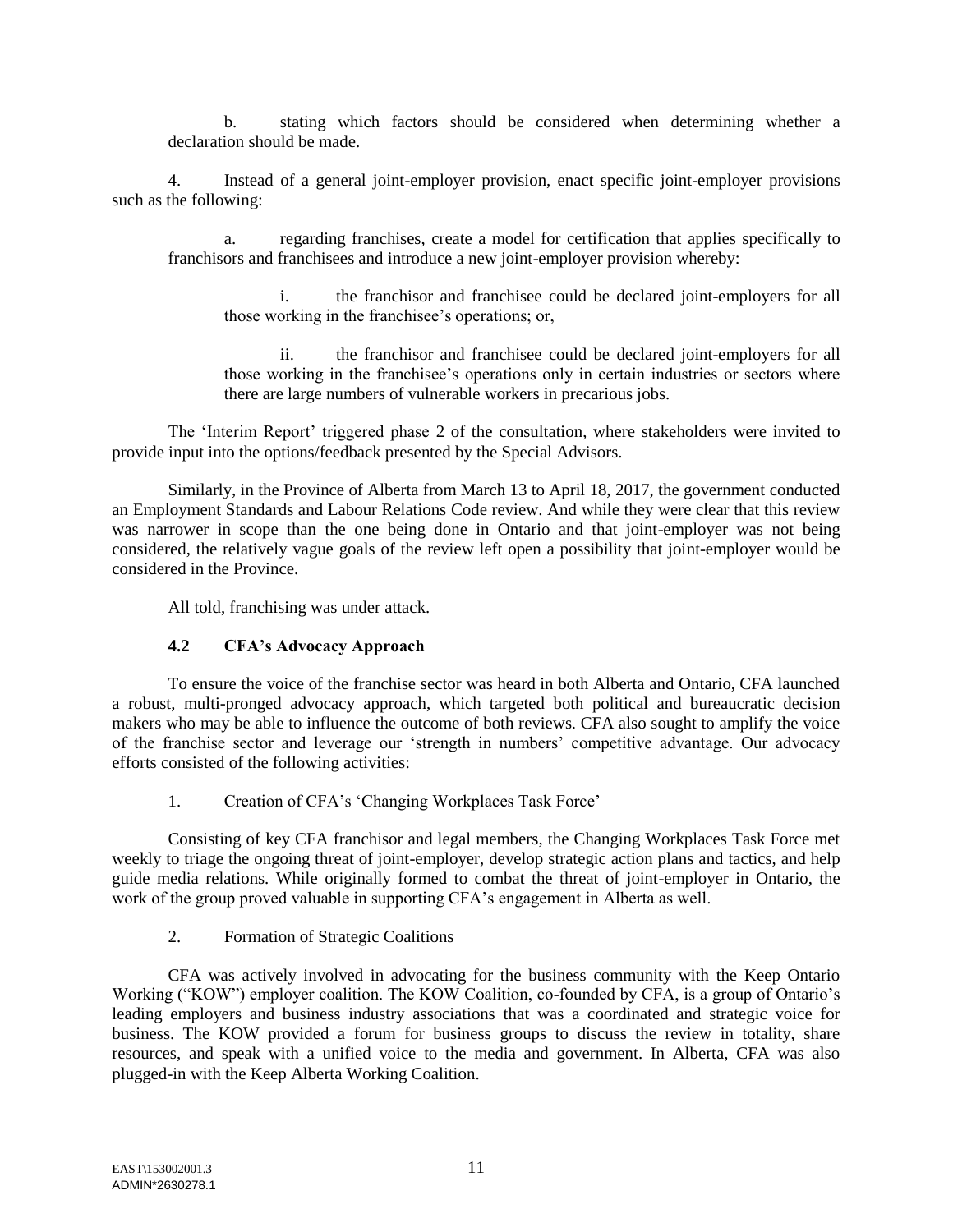3. Creation of 'Changing Workplaces Toolkit'

With the help of our Changing Workplaces Task Force, CFA created toolkits that provided members with information about the risk of joint-employer, key messages to share with their franchisees, and templates to communicate with government. These toolkits were widely distributed and available 'on demand' for franchisors and franchisees on CFA's website.

4. Member 'Email Your Member of Provincial Parliament (MPP) Campaign'

A critical component of the toolkit was an automated "email your MPP" campaign, which allowed CFA members the ability to the enter their Postal Code and several pieces of information pertaining to their business (company name, number of employees, etc), and automatically populate a letter that would then be sent to their local elected official. The campaign produced hundreds of letters focusing on the negative impact joint-employer would have on the economy and reached every Member of Provincial Parliament in Ontario.

5. Meetings with the Changing Workplaces Review Special Advisors

CFA representatives met with the Special Advisors on several occasions expressing our concerns with the Changing Workplaces Review, particularly with the potential for a joint-employer designation of franchisees and franchisors.

### 6. Active Participation in Government Consultations

Throughout the process in both Alberta and Ontario, CFA was also an active participant in the formal consultation process, making detailed submissions and contributing to working group sessions held by Ministry staff.

7. Meetings with Key Government Officials

Throughout the consultation, CFA maintained close ties with the Alberta and Ontario Ministries of Labour, including participating in a roundtable business group that met regularly with senior political and bureaucratic officials. The meetings allowed for additional face-to-face dialogue and perhaps most importantly, the prioritizing of issues for each industry group; for franchising, joint-employer was communicated as far and above the most critical threat.

8. Franchise Awareness Days at the Legislative Assembly of Ontario and Legislative Assembly of Alberta

On March 28, 2017 CFA held a 'Franchise Awareness Day' at the Legislative Assembly of Ontario, where members were able to meet and interact with nearly 65 Members of Provincial Parliament, be recognized in the House during Question Period, and speak with additional staff and elected officials during our reception.

On May 16, 2017, CFA also held a 'Franchise Awareness Day' at the Legislative Assembly of Alberta. Although smaller in size than Ontario, the interaction with nearly 50 Members of the Legislative Assembly and recognition by the Minister of Labour during question period represented an important step in building strong relationships.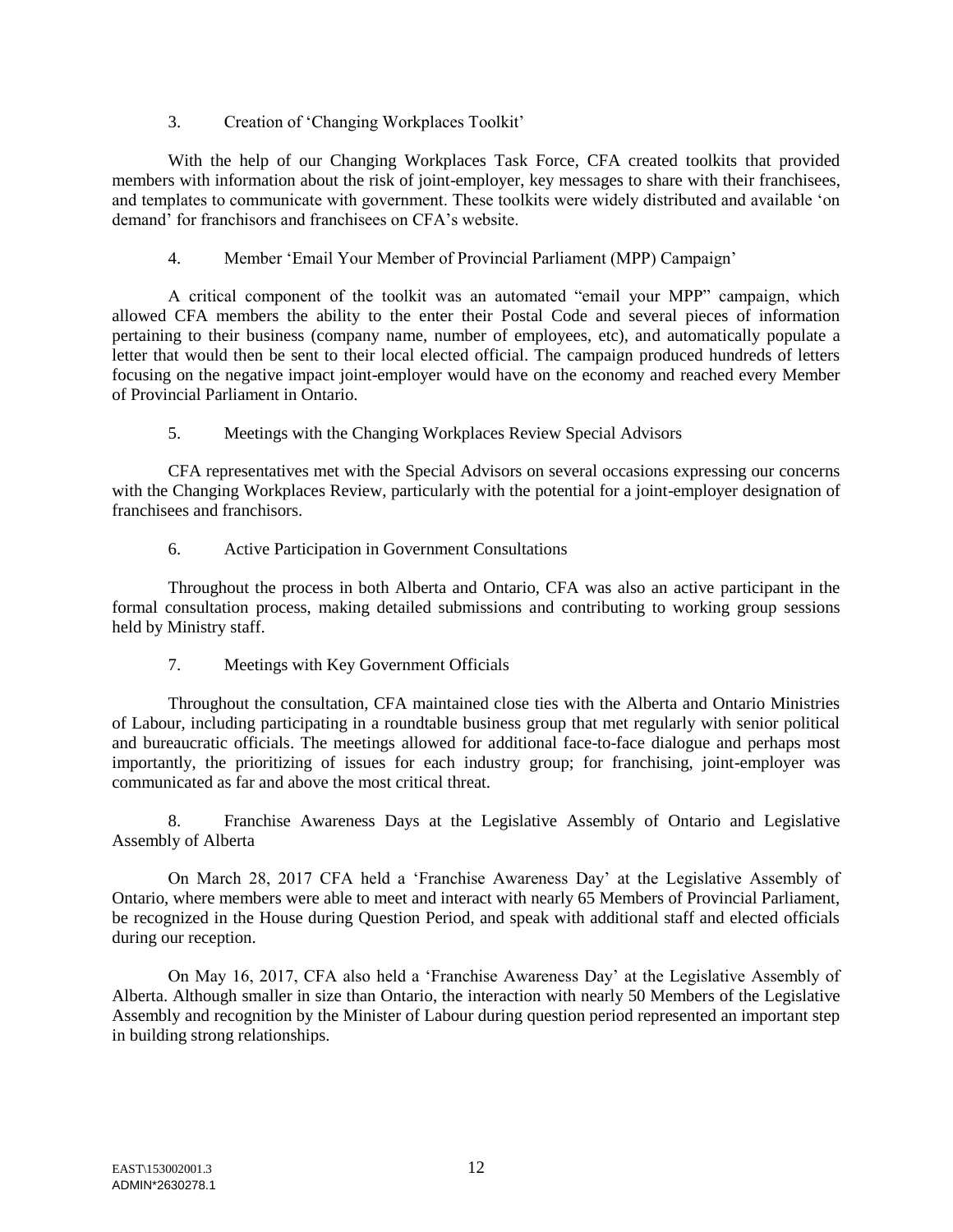### 9. Meeting with the Premier of Ontario's Office

Perhaps as the capstone to CFA's efforts, a meeting was held with the Premier of Ontario's office where CFA staff, Board of Directors, and members provided a clear line in the sand for the Government to consider; if the government opted to bring forward a joint-employer designation, it would indicate an attack on the franchise model.

# **4.3 The 'Final Report': Joint-Employer Not Recommended by Special Advisors, but Legislation**

On May 23, 2017, the Ontario Government's Special Advisors released their Final Report in the Changing Workplaces Review, in which they outlined 173 recommendations to amend the Employment Standards Act, 2000 ("ESA") and Labour Relations Act, 1995 ("LRA"). Notably, although the Report did put forward recommendations designed to make it easier to unionize franchisors and franchisees, it did not recommend automatic or deemed joint-employer status between a franchisor and franchisee.

Following the release of the 'Final Report', CFA reactivated its email your MPP campaign, where hundreds of additional letters poured in to the Premier, Ministers, and Members of Provincial Parliament ("MPP") to urge the government to reject joint-employer as well as the Special Advisors recommendations around unionization in their final legislation. CFA also actively met with the Offices of the Premier and Minister of Labour to ensure the voice of franchising was well understood.

# **4.4 The Legislation: Joint-Employer Not Included in Alberta or Ontario Legislation**

On May 24, 2017, less than one day following the release of the Final Report in Ontario, Alberta tabled their own legislation making changes to the Labour Relations Code ("LRA") and Employment Standards Code ("ESC"); the Government of Alberta had made it quite clear to CFA that they would likely take their cues from Ontario's Final Report and/or legislation. Notably, Alberta's legislation did not include a joint-employer designation.

In Ontario, a mere 7 days following the release of the 'Final Report', the Government of Ontario announced significant proposed changes to the Employment Standards Act (ESA) and Labour Relations Act (LRA) on May 30, 2017. The proposed legislation also did not include joint-employer or provisions that specifically target the franchise industry or franchise business model.

The collective voice of our membership had clearly been heard through our Franchise Awareness Days, letter writing campaigns, and face-to-face meetings with government officials. CFA was pleased to see the Governments of Alberta and Ontario recognize the independent business relationship between franchisor and franchisee as well as the significant contribution the franchising sector makes to jobs and their economies.

# **4.5 The Joint-Employer Threat Continues**

Although the joint-employer threat has been quelled for the time being in Alberta and Ontario, other provinces across the country are currently, or planning to, conduct full scale reviews of their labor relations and employment standards acts. Notably, the Province of British Columbia is actively engaged in consultation on the matter, and has been following the outcome of changes in Alberta and Ontario closely.

Using similar tactics, CFA's approach has been to pre-empt discussion about joint-employer in British Columbia by building strong relationships with the newly elected government. Through holding a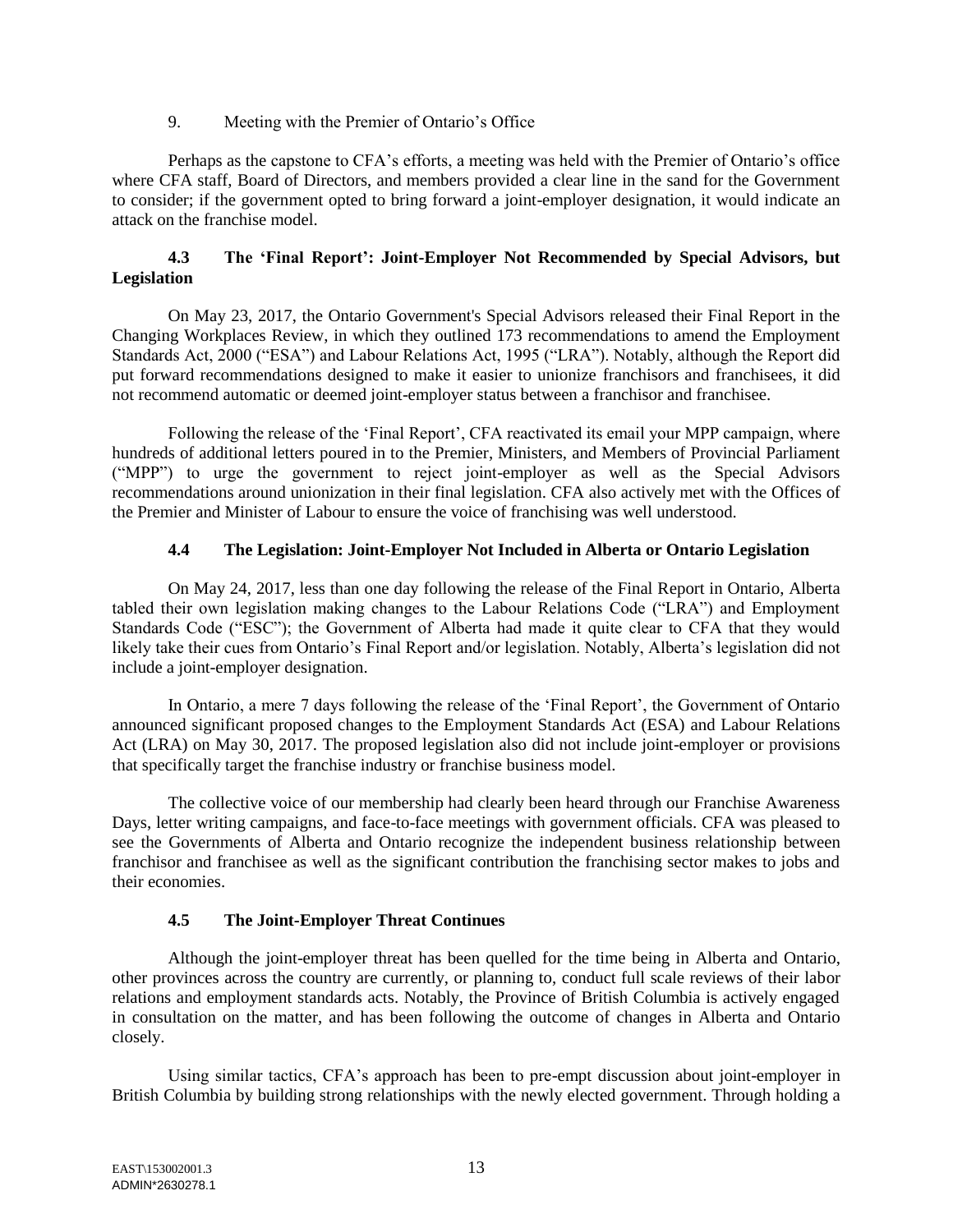'Franchise Awareness Day' on November 7, 2017, ongoing meetings with key government officials, and active participation in government consultations, CFA is confident in our ability to continue to protect the franchise business model in Canada.

### **5. IFA International Advocacy**

In line with its mission to protect, enhance and promote franchising, the International Franchise Association works to shape a favorable environment for franchising around the world. IFA advocates for free enterprise and rules based trade and investment for franchised business.

When IFA engages in advocacy outside the United States it does so within defined criteria and on a resource light basis. IFA works to multiply its deep experience in franchise government relations with the strengths of partners like World Franchise Council member franchise associations and the US government. IFA consistently spurs its partner associations in the World Franchise Council to be as proactive as possible in protecting the environment for franchising in their home countries. Collaboration agreements have been signed between IFA and a number of other franchise associations. An IFA produced government relations guide for franchise associations will be released at the May 2018 World Franchise Council meeting in Moscow.

IFA's engagement in international advocacy includes:

- 1. World Franchise Council Member franchise associations
	- Sharing IFA's research, messaging, strategic advice and best practices
	- MOU's and partnerships on specific issues
	- IFA produced government relations guide
	- Monitoring the franchise ecosystem and working collaboratively when issues arise
- 2. US government
	- IFA is a strategic partner of the International Trade Administration
	- US Commerce and State Departments including relevant country desks, embassies and consulates
	- Office of the US Trade Representative
	- IFA's VP, International Affairs serves on a US government trade advisory committee
- 3. Foreign governments
	- Meetings at embassies in Washington
	- Making formal written submissions
- 4. Chambers and other private sector engagement